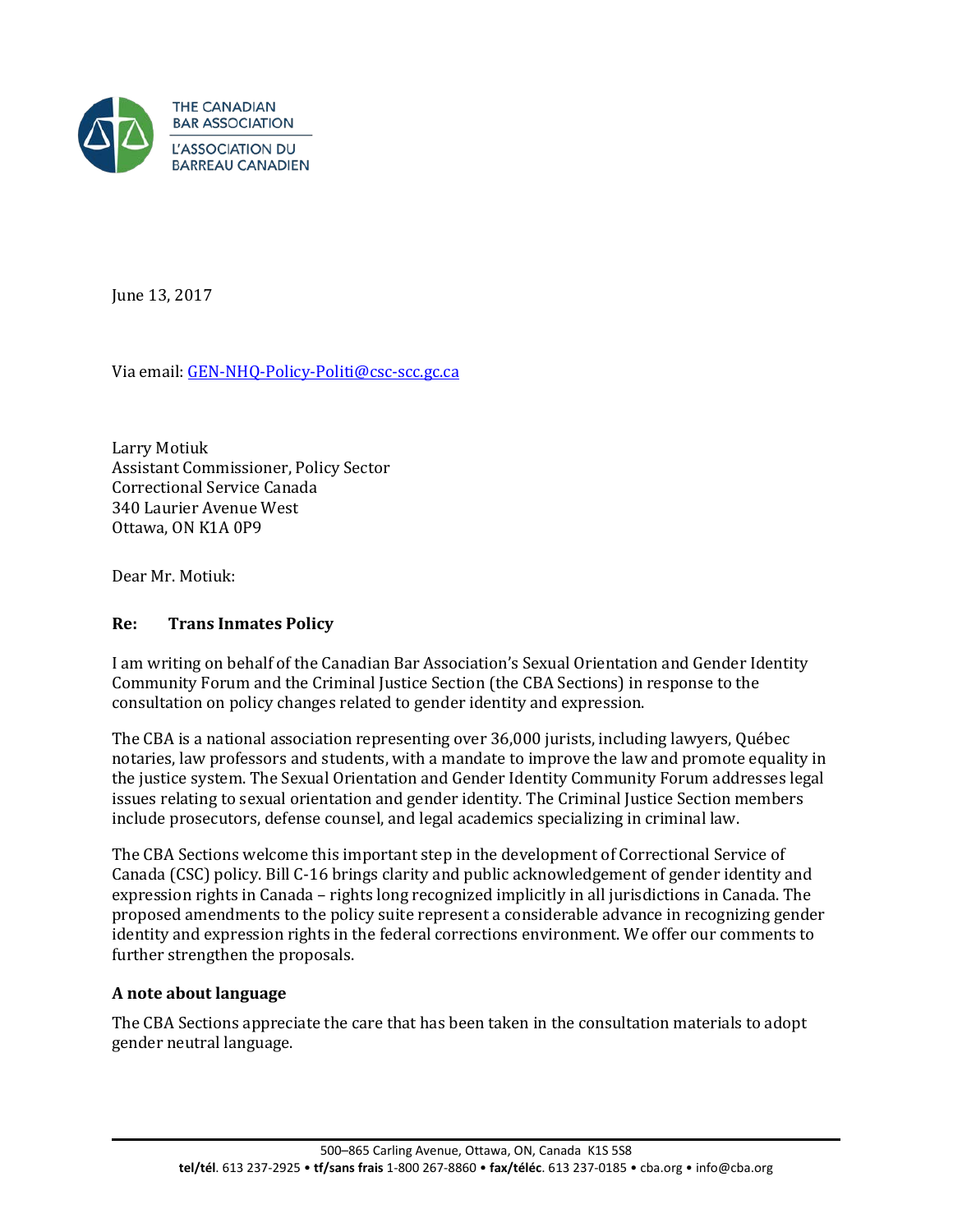The proposed policy suite would adopt the phrase "inmates with gender considerations" to include "offenders whose current gender (i.e., identity or expression) has changed at any time since birth, or whose current gender does not match the gender usually associated with their current sex (anatomy). It also includes individuals whose gender or sex is non-binary." The term "gender considerations" is found in an array of research literature, although it is often intended to convey a broader set of concepts than are proposed in the CSC definition. The CBA Sections have not developed a standard vocabulary around gender identity or expression; however, CBA policy refers to trans individuals (including transgender, transsexual, non-binary, transitioned or two-spirit), and we have adopted that approach in this submission.

The CBA Sections do not take a principled stand in support of or against the proposed language. As a matter of law, it must be interpreted consistently with the *Canadian Human Rights Act*, the *Canadian Charter of Rights and Freedoms* and other human rights obligations. The true test of this approach will be in its ease of understanding and application by corrections staff and inmates alike.

### **CD 705-7 – Security Classification and Penitentiary Placement**

The proposed amendments would place trans inmates in men's or women's institutions according to their preference. This is subject to the caveat, "unless there are over-riding health and/or safety concerns which cannot be resolved."

Placement according to gender identity or expression is a basic human right. Under the *Canadian Human Rights Act*, rights must be accommodated to the point of undue hardship, considering health, safety and cost, in the individual circumstances. We recommend additional criteria in the policy to ensure it is implemented consistently and in keeping with the objectives of Bill C-16. We further recommend a robust mechanism for documenting and reporting situations where this exception is activated. We believe this would enhance accountability and help to identify systemic gaps in the application of the policy.

### **CD550 – Inmate Accommodation; Double-Bunking Cell Placement Assessment – User Guide**

Revisions to the institutional placement policy should mitigate some of the risk of violence experienced by trans inmates. However, risks are also associated with cell placement, even where institutional placement accords with the inmate's preference.

The proposed policy applies a "first come, first served" approach for single-occupancy accommodation, subject to the Institutional Head's discretion to make exceptions for inmates with a precarious medical condition, a known mental health problem or "other factors to ensure a safe and secure environment". The risk assessment for double-bunking adds "the unique and particular needs of inmates with gender considerations" to the vulnerability criteria to be considered.

We recommend:

- That the risk assessment for double-bunking require input from the trans inmate.
- That the policy specifies that trans inmates who are housed according to their birthassigned sex or who have been refused a transfer for health or safety reasons shall not be required to share a cell.
- That the policy specifies that all consultations with trans inmates on accommodation institutional or cell placement – shall be conducted in private.
- That the policy require access to private toilet and shower for all trans inmates.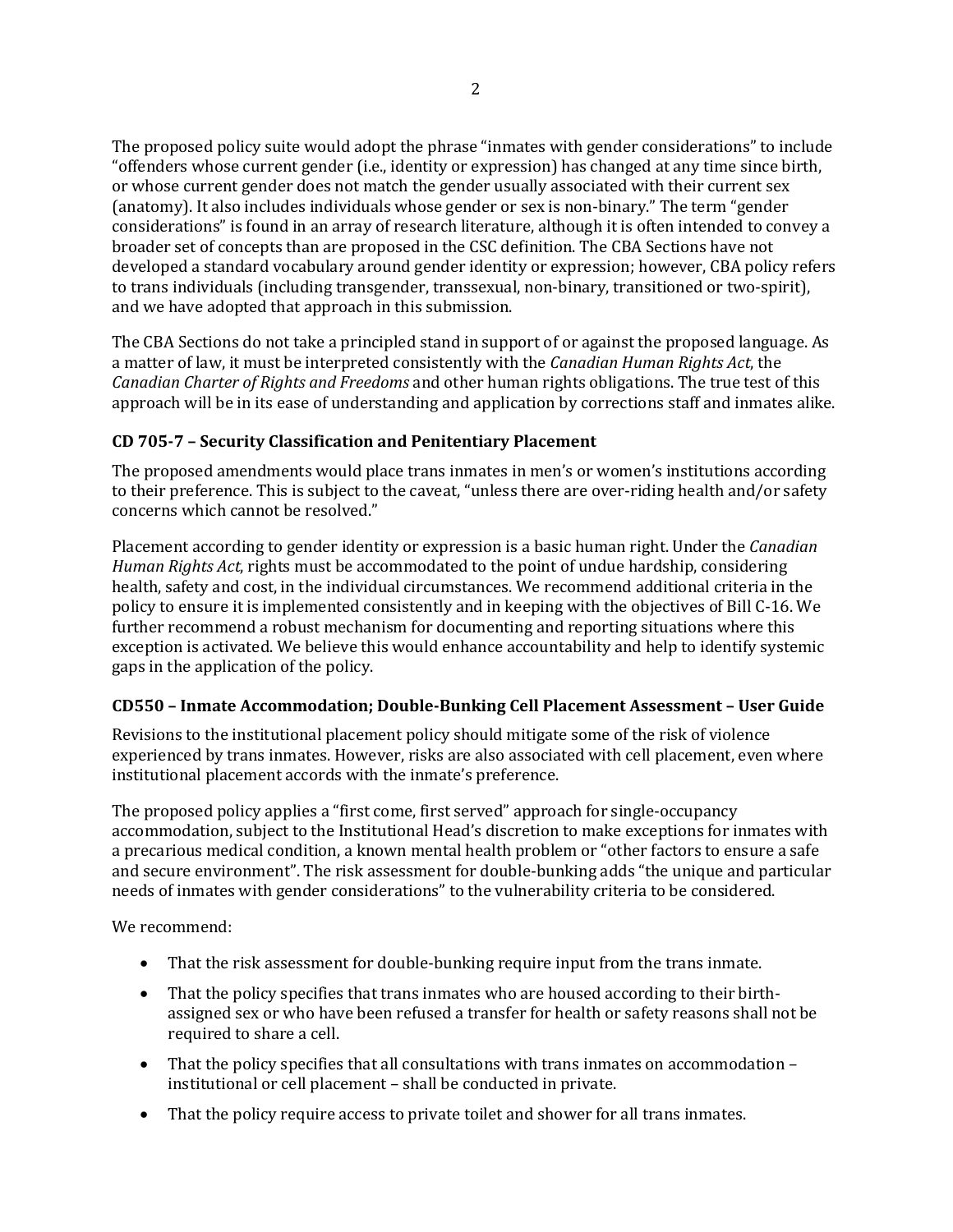### **CD 566-7 – Searching of Offenders**

We support the proposed policy of individualized search protocols for trans inmates. We would emphasize the need to seek guidance from inmates about how those searches should be conducted and suggest particular attention to issues related to gender-affirming items (e.g., prosthetics).

### **CD-566-10 – Urinalysis Testing**

We support the specific consideration of trans inmates in the proposed policy. We recommend the language be adjusted to state that the collector will normally be of the same gender identity as the inmate, rather than sex as is currently stated. This is consistent with language changes in CD 566-7.

# **CD 566-12 – Personal Property of Offenders**

We encourage the CSC to move away from gendered Lists of Personal Property. An integrated list would enhance privacy and provide more flexible options, particularly for inmates who are gender non-binary or who choose not to publicly identify as trans.

We suggest paragraph 51(b) be amended to include gender identity or expression in the definition of hate material.

# **CD 567-1 – Use of Force**

We welcome the introduction of an individualized approach for trans inmates.

# **CD 577 – Staff Protocol in Women Offender Institutions**

The *Canadian Human Rights Act* requires federal employers to establish a bona fide occupational requirement before they are permitted to engage in what would otherwise be a discriminatory practice.

The comment in renumbered paragraph 2(f) on the Emergency Response Team, and other references through the document refer to female staff. We recommend consultation with the Canadian Human Rights Commission and employee representatives on the rights of and accommodations to be made for trans employees.

### **CD 705-1 – Preliminary Assessment and Post-Sentence Community Assessments**

We encourage several changes to the assessment report, primarily to provide a gender-affirming experience for inmates.

For the Preliminary Assessment, we recommend:

- Options should be added for trans inmates to include names that do not accord with legal identification. These should not be confused with 'aliases'.
- It is unclear why separate entries are needed for current gender and current sex. We suggest the relevant information is current gender and whether it is different from birthassigned sex.
- Specific instructions should be noted for the strip search on admission, including the split option. In addition, questions should be asked about preferences for searches of personal items (e.g., prosthetics).
- Information should be added about legal identification that does not accord with the inmate's gender identity and whether assistance is required to obtain new documents consistent with gender identity.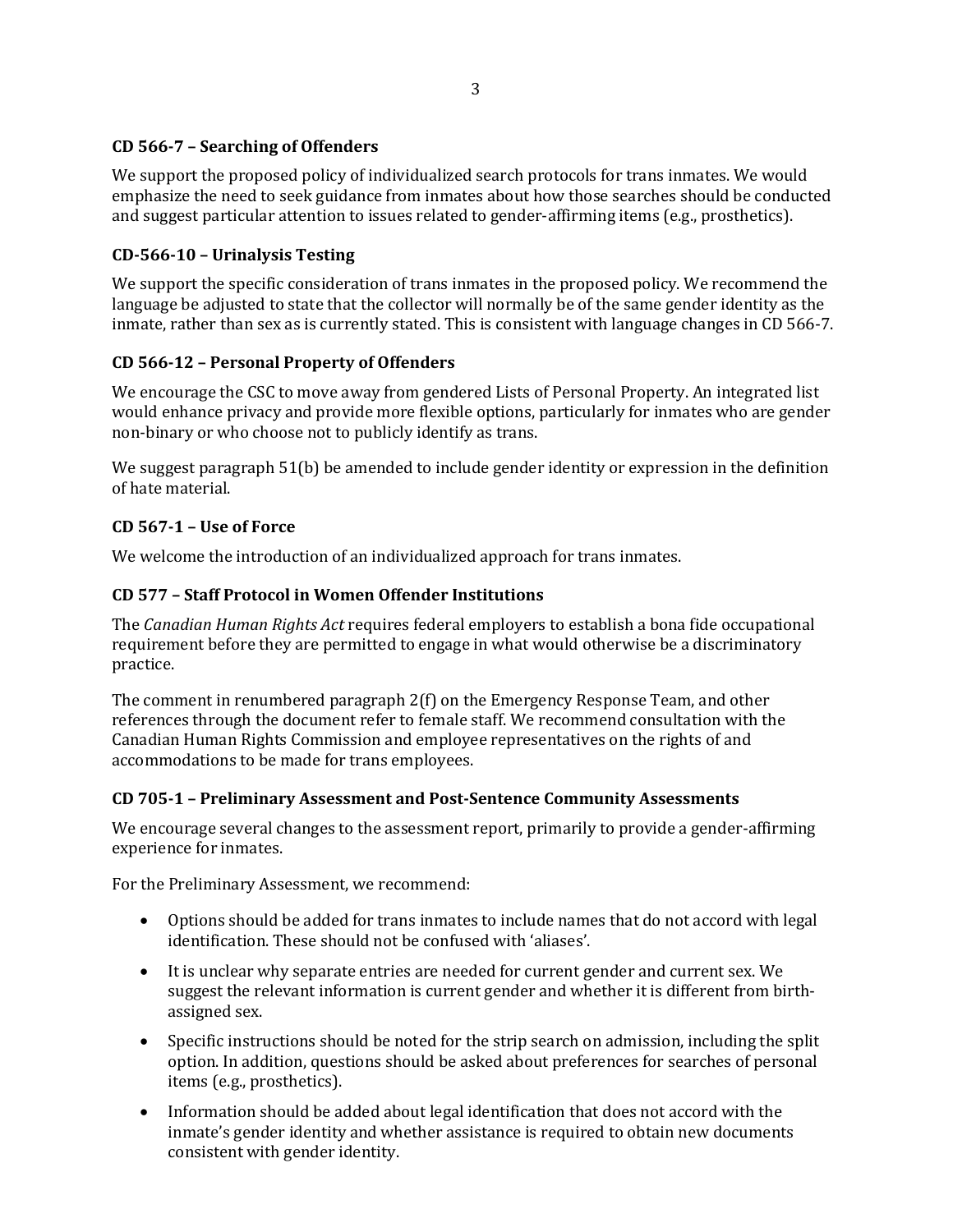For the Post-Sentence Community Assessment, we recommend:

• Clarification that, for LGBTQ2 inmates, the relevant reference point may be 'family of choice' rather than legal or biological family.

# **CD 705-3 – Immediate Needs Identification and Admission Interviews**

We understand that the proposed changes facilitate better coordination within the CSC. We reiterate our recommendation that all information-seeking interviews with trans inmates – including the immediate needs identification interview and the admission interview – must be conducted in private.

We recommend that the policy provide clear instructions that a trans person's preferred name and gender be respected at all times, regardless of their legal identification. The relevant information should be entered in the Casework Record and flagged for the entire case management team.

In Annex C, we suggest adding to the Gender Alerts:

- The option of split searches
- Instructions on handling personal items (e.g., prosthetics)

We do not understand the rationale – even for exceptional situations - for addressing a trans inmate by both their preferred and legal names. In no circumstances should this be done other than in private.

# **Guideline 800-5 – Gender Dysphoria; CD 800 – Health Services**

We welcome the revocation of the policy on gender dysphoria and the proposal in paragraph 22 to include gender dysphoria as essential health care. We understand the National Essential Health Service Framework is still in development. We encourage the CSC to ensure that it provides a nuanced awareness of the health needs of trans inmates. For example, WPATH has highlighted the importance of an individualized approach to determining medi[ca](#page-3-0)lly necessary treatments, which could include electrolysis, voice therapy, prosthetic devices, etc.1

# **CD 709 – Administrative Segregation**

j

The CBA Sections acknowledge that a separate stakeholder consultation has been underway to address the CSC's administrative segregation policy (CD 709).

LGBTQ2 individuals, in particular trans women, are often placed in segregation as a form of protective custody.[2](#page-3-1) Although the proposed revisions to the CSC's placement policy for trans inmates may mitigate their exposure to discrimination and violence, the underlying culture will likely persist for some time. Thus, trans inmates may continue to be placed in protective custody. The CBA Sections recommend that CD 709 be reviewed specifically to address the segregation of inmates for reasons related to gender identity or expression.

<span id="page-3-0"></span><sup>&</sup>lt;sup>1</sup> WPATH, available *[online](https://s3.amazonaws.com/amo_hub_content/Association140/files/WPATH-Position-on-Medical-Necessity-12-21-2016.pdf)* (http://ow.ly/gb1c30cr2o8); WPATH, available *online* (http://ow.ly/diW430cr2st).

<span id="page-3-1"></span><sup>&</sup>lt;sup>2</sup> Interim Report of the Special Rapporteur of the Human Rights Council on torture and other cruel, inhuman or degrading treatment or punishment, 5 August 2011, available [online](http://ow.ly/Q6IE30cyAzC) (http://ow.ly/Q6IE30cyAzC).